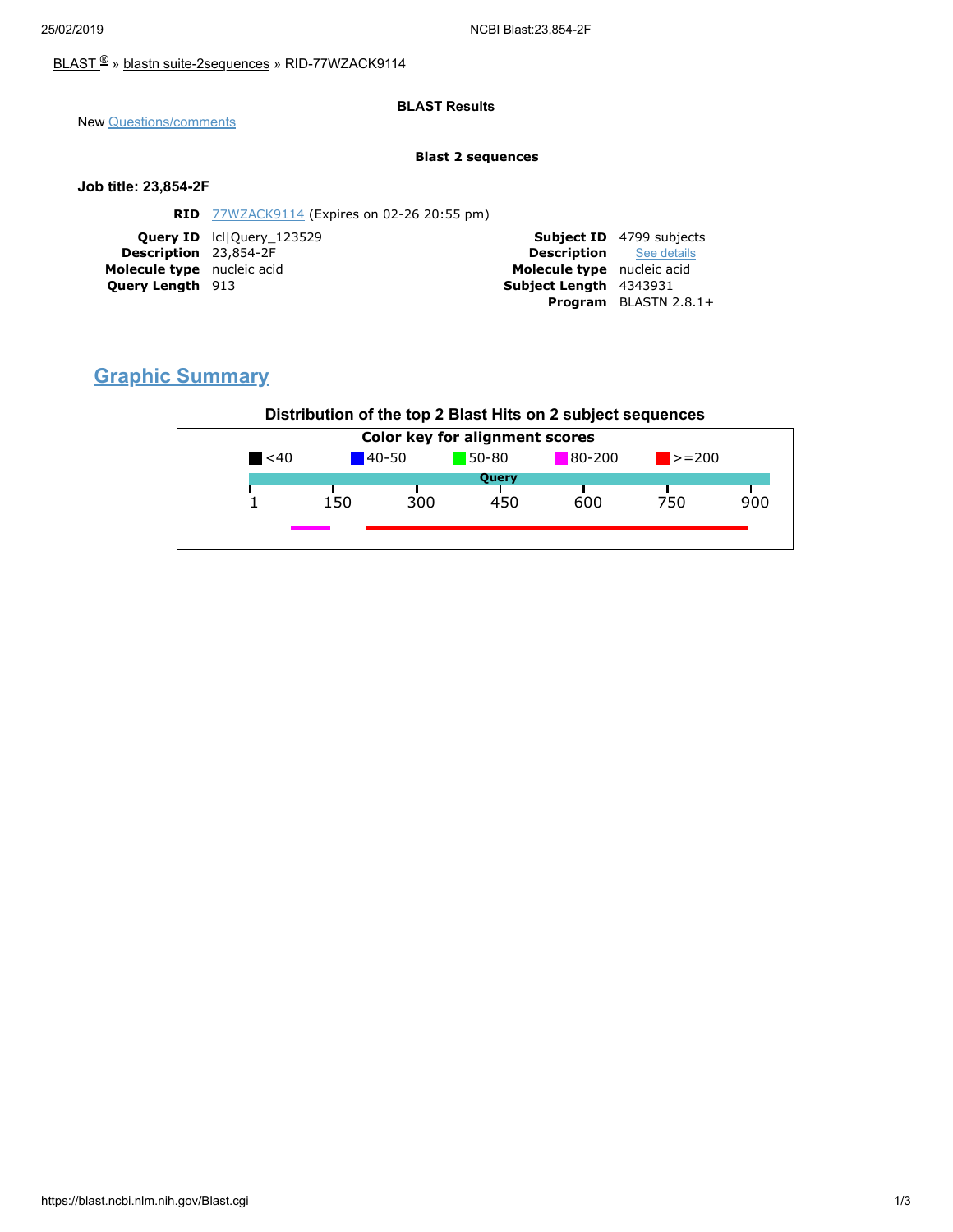## **Descriptions**

Sequences producing significant alignments:

| <b>Description</b>                                       | Max<br>score | Total<br>score | Query<br>cover | value   | Ident  | Accession    |
|----------------------------------------------------------|--------------|----------------|----------------|---------|--------|--------------|
| MHIKLPCM 03835 Transcriptional<br>activator protein NhaR | 1153         | 1153           | 74%            | 0.0     | 97.36% | Query_127365 |
| MHIKLPCM 03836 Na(+)/H(+)<br>antiporter NhaA             | 110          | 110            | 7%             | $3e-24$ | 95.52% | Query_127366 |

# **Alignments**

MHIKLPCM\_03835 Transcriptional activator protein NhaR Sequence ID: Query\_127365 Length: 900 Number of Matches: 1 Range 1: 1 to 669

| Score                   | <b>Identities</b><br><b>Expect</b> |                                 |                          | Gaps                                            | <b>Strand</b>                       | <b>Frame</b> |
|-------------------------|------------------------------------|---------------------------------|--------------------------|-------------------------------------------------|-------------------------------------|--------------|
| 0.0()<br>1153 bits(624) |                                    | 663/681(97%)                    | 12/681(1%)               | Plus/Plus                                       |                                     |              |
| Features:               |                                    |                                 |                          |                                                 |                                     |              |
| Query                   | 208                                |                                 |                          |                                                 | AAAGAAGG                            | 267          |
| Sbjct                   | $\mathbf 1$                        |                                 |                          |                                                 | TATAAAGAAGGT                        | 60           |
| Query                   | 268                                | GGCGCAGCGGAGGCG                 |                          |                                                 | ACCGGACAGAT<br>CCGG <sup>.</sup>    | 327          |
| Sbjct                   | 61                                 | GTGGTTGGCGCAGCGGAGGCGC          |                          |                                                 | CGGACAGATCCGG                       | 120          |
| Query                   | 328                                | GCT                             | TGGAAGAGCGCCTGCAAGGCAAAT | ΆT                                              | AAGCGCAAGGGACGTGGTCTCGAACCC         | 387          |
| Sbjct                   | 121                                | :†C†GGAAGAGCGCC†GCAAGGCAAA      |                          | ·ႵႿႯᢡႽႽႽႿႯႽჇჇႯႽႽႵႽႽႵႽ                           |                                     | 180          |
| Query                   | 388                                | GGGAGAAC<br>AGCGAGCT            | GG 1<br>Ą                | GCCGATAAAAT<br>Ģ<br>GC<br>$A^1$                 | AAGCCAGGAA                          | 447          |
| Sbjct                   | 181                                | AGCGAGCTGGGAGAA                 | GG 1                     | GΑ<br>TATGC<br>GC                               |                                     | 240          |
| Query                   | 448                                | GGAT<br>٢Ģ.                     | GAAC<br>ΑI               | CGCAAAGAAT                                      | <b>GGCGT</b><br>GACG<br>GGC         | 507          |
| Sbjct                   | 241                                | AtGCTGGATAT                     | TGTGAAC                  |                                                 | GACGTTGGCGTGGCT                     | 300          |
| Query                   | 508                                | GATGCA                          | ACGCC1<br>GG T           | CAGTAGCGT<br>GC<br>GAAT<br>GC.                  | GCAGTGGTAGAAGGCGAG                  | 567          |
| Sbjct                   | 301                                |                                 | GC<br>GG T               | <b>CAGTAGCGTGCTGAATGC</b>                       | t GCAG tGG TAGAAG GCGAG             | 360          |
| Query                   | 568                                |                                 | GΑ                       | CCACCCACGAAA<br>GC                              | GGAGCAA1<br>AAAGCCA                 | 627          |
| Sbjct                   | 361                                |                                 |                          |                                                 |                                     | 419          |
| Query                   | 628<br>420                         | GCATAAACTGGATATGATCAT<br>GGATAT | GΑ                       | :CCGACTGTCCGATAGACTCTACGCAGCAGGAAGGCCT<br>CCGAT | CAGCAGGAAGGCCT                      | 687<br>479   |
| Sbjct<br>Query          | 688                                | <b>GAGAAWT</b><br>G1            | <b>GGCGAATGTGGCGT</b>    | TGT<br>GAC<br>AGA<br><b>GAG</b><br>GG           | CG<br><b>CCACCACCAG</b><br>GTACAAAT | 747          |
| Sbjct                   | 480                                |                                 |                          | GGCGAATGTGGCG I GAG<br>GG<br>G                  |                                     | 538          |
| Query                   | 748                                | AAAAAACCG                       | CGG<br>G                 | GGAAGAACGGCGAC<br>KGA1                          | <b>CCCTGGGGCCGACGT</b>              | 807          |
| Sbjct                   | 539                                | CCCGG:<br>CG                    | TGT<br>C<br>I GGAA       | GAACGGCGAC<br>GAT                               | GACGT<br>TGGG                       | 594          |
| Query                   | 808                                |                                 | AGGGGCGCAAT<br>GG        |                                                 | <b>TAGGGA</b><br>CAACCGTAGA         | 867          |
| Sbjct                   | 595                                |                                 |                          |                                                 |                                     | 650          |
| Query                   | 868                                | CCGGCGAAGT                      | 888<br>TKGAT             |                                                 |                                     |              |
| Sbjct                   | 651                                | GGCGA-GTT                       | 669<br>TGA†              |                                                 |                                     |              |

MHIKLPCM\_03836 Na(+)/H(+) antiporter NhaA

Sequence ID: Query\_127366 Length: 1167 Number of Matches: 1 Range 1: 1102 to 1167

| Score | Expect | <b>Identities</b> | Gaps | <b>Strand</b> | Frame |
|-------|--------|-------------------|------|---------------|-------|
|       |        |                   |      |               |       |